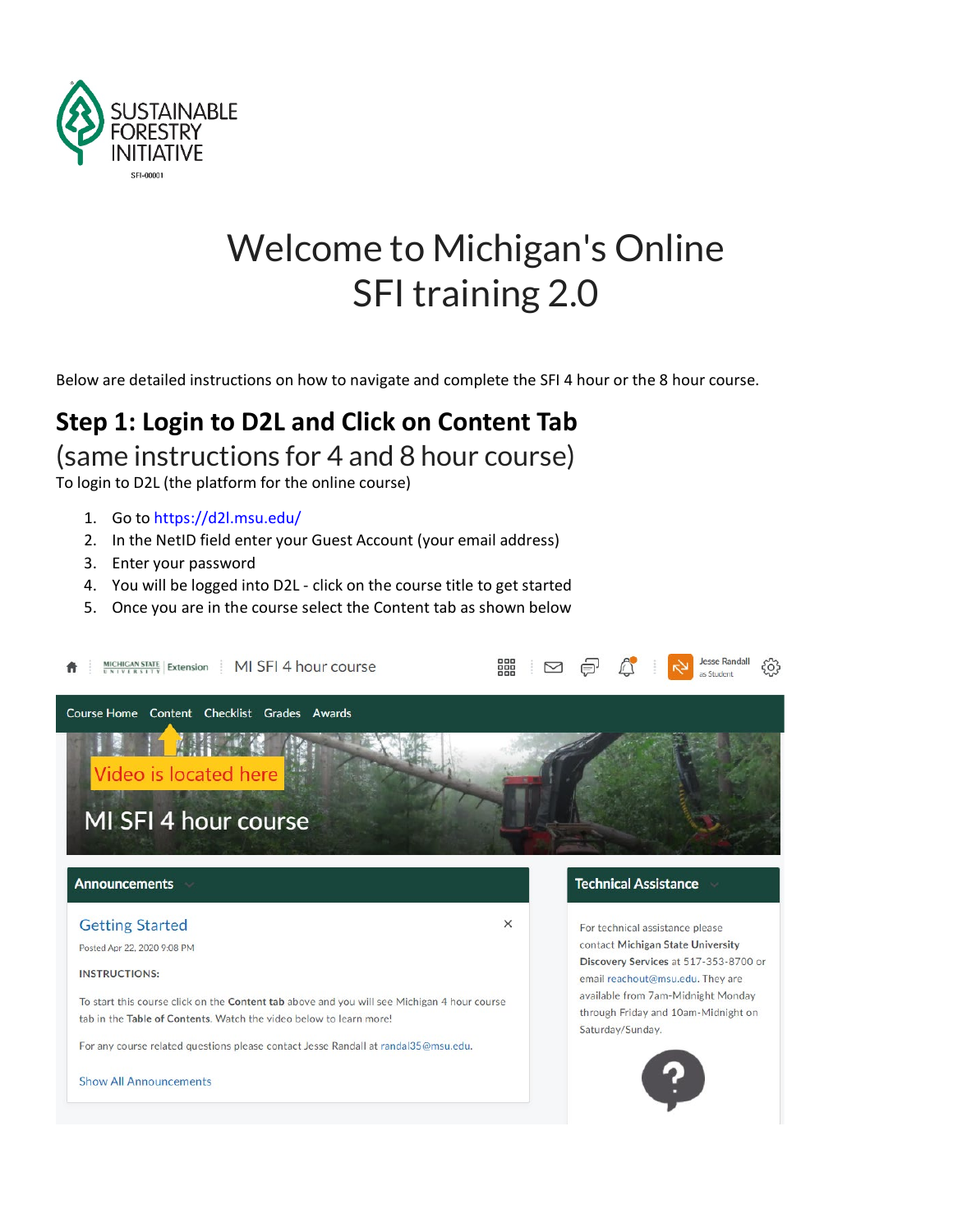### **Step 2. Click on the Michigan 4hr Start Here Button**



### **Step 3. Click on Play Video**

(Start watching, follow instructions on the screen, DO NOT Stop and leave mid-end of the video or you will have to rewatch from the beginning of that individual video!) To get credit for the video time you must advance to the next module even if you want to stop for the day and then close out.

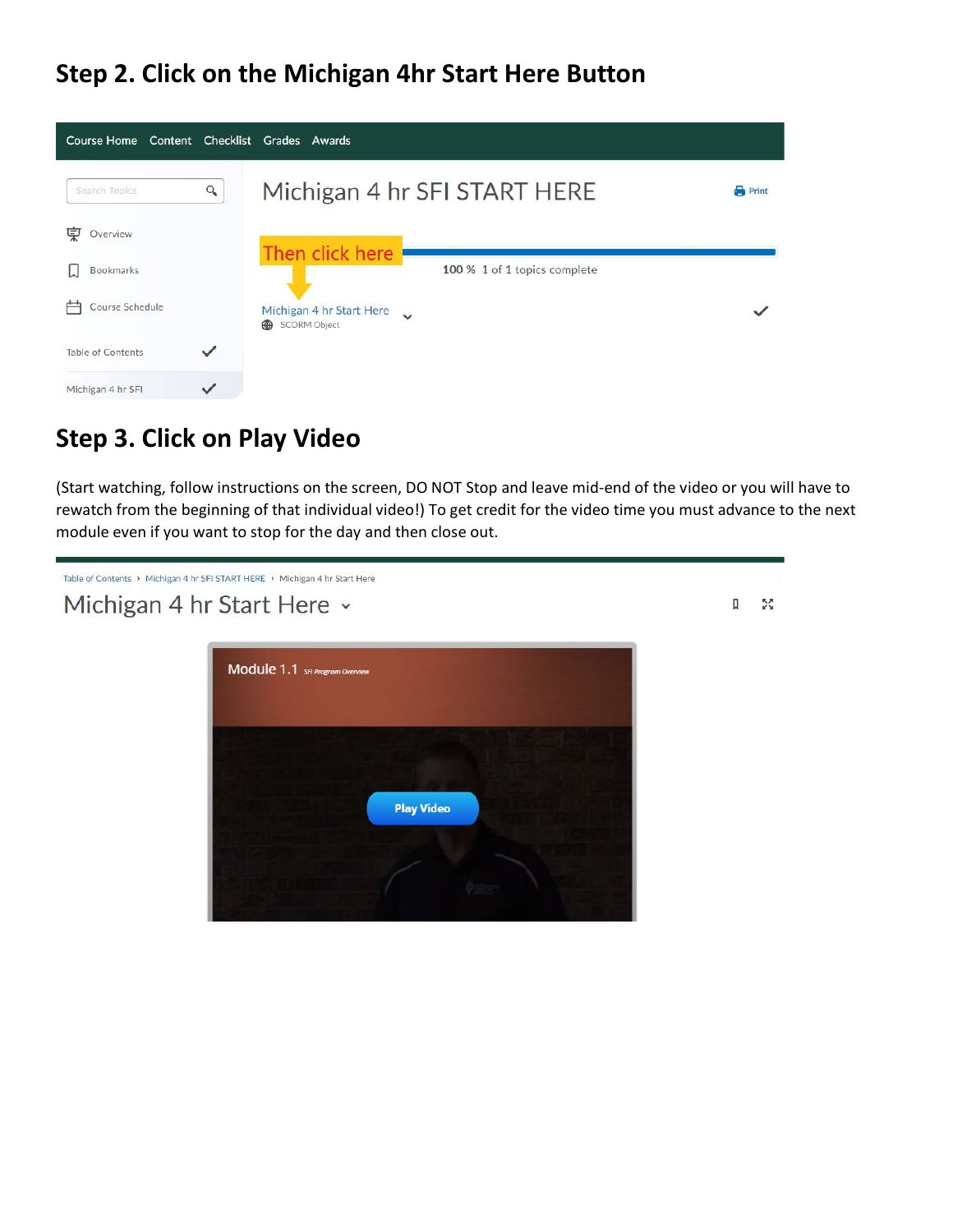### **Step 4. If you Stop and Restart This is What You Will See**



#### **Step 5. Take the Quizzes**

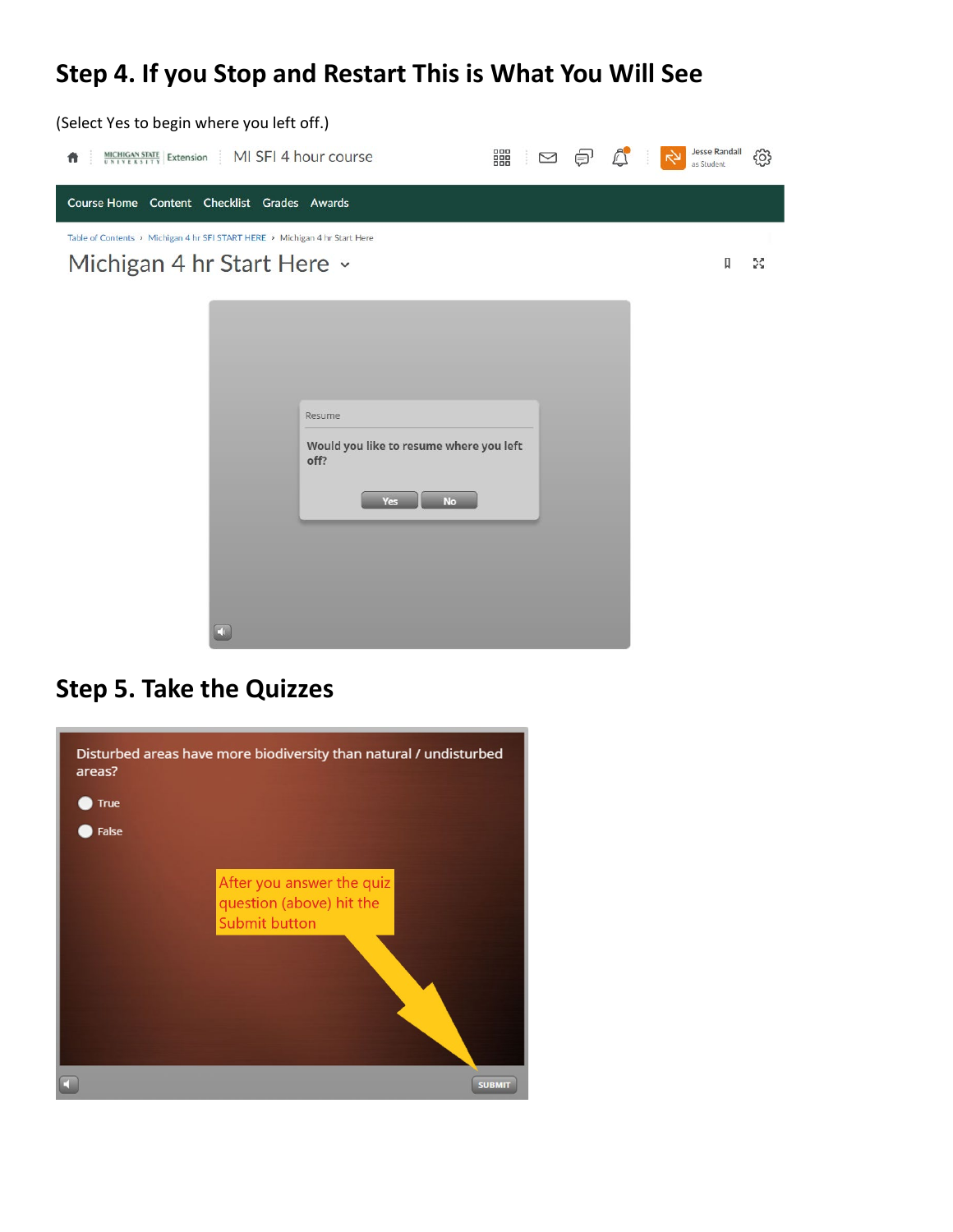#### **Step 6. Review Grade and Hit Submit**



#### **Step 7. Wait 10-15 minutes**

You can check your grade in the Grades area shown below.